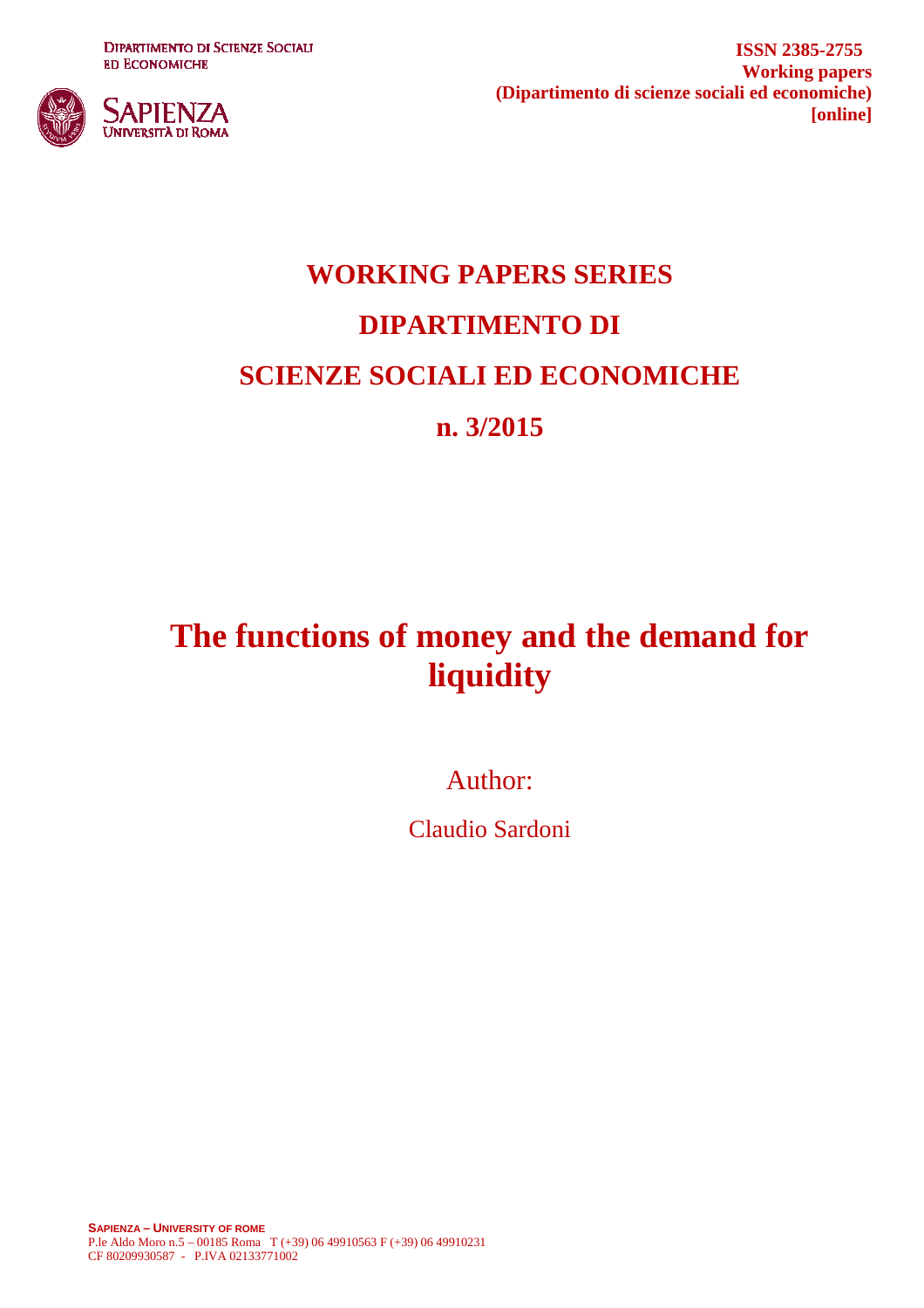# THE FUNCTIONS OF MONEY AND THE DEMAND FOR LIQUIDITY

# CLAUDIO SARDONI SAPIENZA UNIVERSITY OF ROME\*

Abstract. Many Keynesian economists focus their attention on money as a store of value as a defence from uncertainty. Many others monetary economists, also quite close to the Keynesian approach in several respects, emphasise the importance of money as standard of value and means of payment. By drawing on Hicks's and Kaldor's contributions, this paper suggests an approach in which money is characterized by its two functions of standard of value and means of payment, which are inherently connected to one another. The role of store of value, in economies with well developed financial markets, can be normally played by other assets as liquid and risk-less as money. Therefore, the demand for liquidity as a defence against uncertainty should be kept distinct from the demand for money strictly defined.

Keywords: Money; Liquidity; Uncertainty, Financial Markets. JEL Classification: E4; E5; G1.

# 1. INTRODUCTION

Keynes, in The General Theory, emphasises the function of money as a store of value. Holding idle money is seen as a defence against uncertainty. This function of money plays a crucial role in the explanation of why market economies do not ensure optimal aggregate outcomes, namely they do not ensure the achievement of full employment.

Many Post Keynesian economists have followed Keynes's view of money. Many others, since the publication of The General Theory (Keynes 1973) have criticized Keynes's theory and his emphasis on the demand for money as a store of value. In many cases, the criticism and rejection of Keynes's theory of money are associated with a more general critique of his views of the working of the economy as a whole.<sup>1</sup>

In this paper, however, we concentrate on criticisms of Keynes's views on money that were developed by economists who, in several respects, can be regarded as

Date: August 5, 2015.

<sup>\*</sup>A different version of this paper has been presented at 18th Conference of the Research Network Macroeconomics and Macroeconomic Policies (Berlin, October 30-November 1, 2014). I would like to thank the participants at the session for their helpful comments. I also wish to thank S. Bruno and B. Ingrao for their useful comments and suggestions.

<sup>&</sup>lt;sup>1</sup>See, for example, Robertson  $(1936)$  and Viner  $(1936)$ .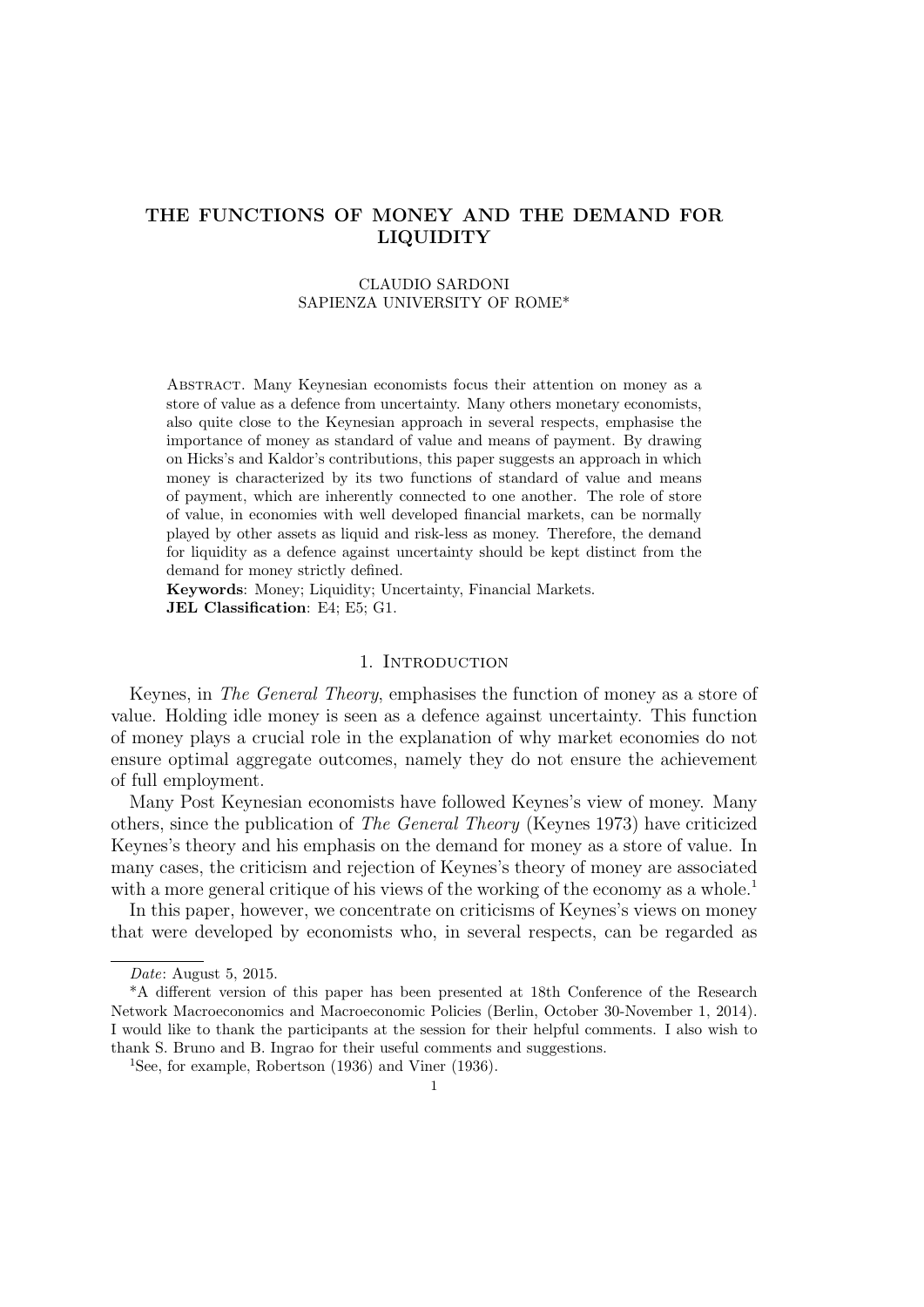close to the Keynesian tradition. More precisely, the paper looks at the contributions of Hicks and Kaldor, who both downplayed the function of money as a store of value to emphasise the importance of the functions of money as a means of payment<sup>2</sup> and as unit of account (or standard of value),<sup>3</sup> which are seen as closely connected to one another.

Following Hicks's and Kaldor's views, we argue that the necessary conditions for any instrument to be defined as money are that it plays the role of standard and means of payment. Such an instrument can also be store of value, but this function by itself is not sufficient to define it as money.

If money is defined as suggested above, it is possible to deal with the problem of uncertainty and the demand for a liquid store of value in more general terms than it is usually done within the Post Keynesian tradition. While in un uncertain context the ability of agents to hold liquid assets, or the possibility to easily convert illiquid assets into liquid ones, are crucial aspects, from this it does not follow that the agents' liquidity preference necessarily translates itself into demand for money strictly defined, i.e. the instrument that plays the roles of means of payment and standard of value.

In an environment characterized by the existence of well developed and sophisticated financial markets there are many other instruments that generally are as liquid and risk-less as money. In such a context, a high liquidity preference amounts to a high demand for money as a store of value only in particular exceptional situations.

The paper is organized as follows. Section 2 briefly considers Keynes's position. Sections 3 and 4 expound some aspects of Hicks's and Kaldor's contributions to monetary theory. Sections 5 looks at some more recent developments that relate to Hicks's and Kaldor's positions. Section 6 is concerned with the problem of the demand for liquidity as distinct from the demand for money strictly defined. Section 7 concludes.

### 2. Keynes: money as store of value

In The General Theory, Keynes emphasised the role of money as a store of value. Money kept idle (hoarded), for precautionary or speculative motives, is essentially seen as a defence against uncertainty. This view is also expounded most clearly and concisely in Keynes's rejoinder to Viner's review of The General Theory (Keynes 1937).

<sup>2</sup>Money as means of payment is to be distinguished from money as medium of exchange. Means of payment is an instrument that settles transactions definitely, i.e. when the seller is left with no further claim on the buyer. Medium of exchange is any instrument that allows a sale to take place, but it still leaves the seller with a claim for future payments from the buyer (see Goodhart 1989, p. 26).

<sup>3</sup>Throughout the paper, the terms standard of value and unit of account are used as synonymous, but see Hicks (1989, p. 42) for possible differences between them.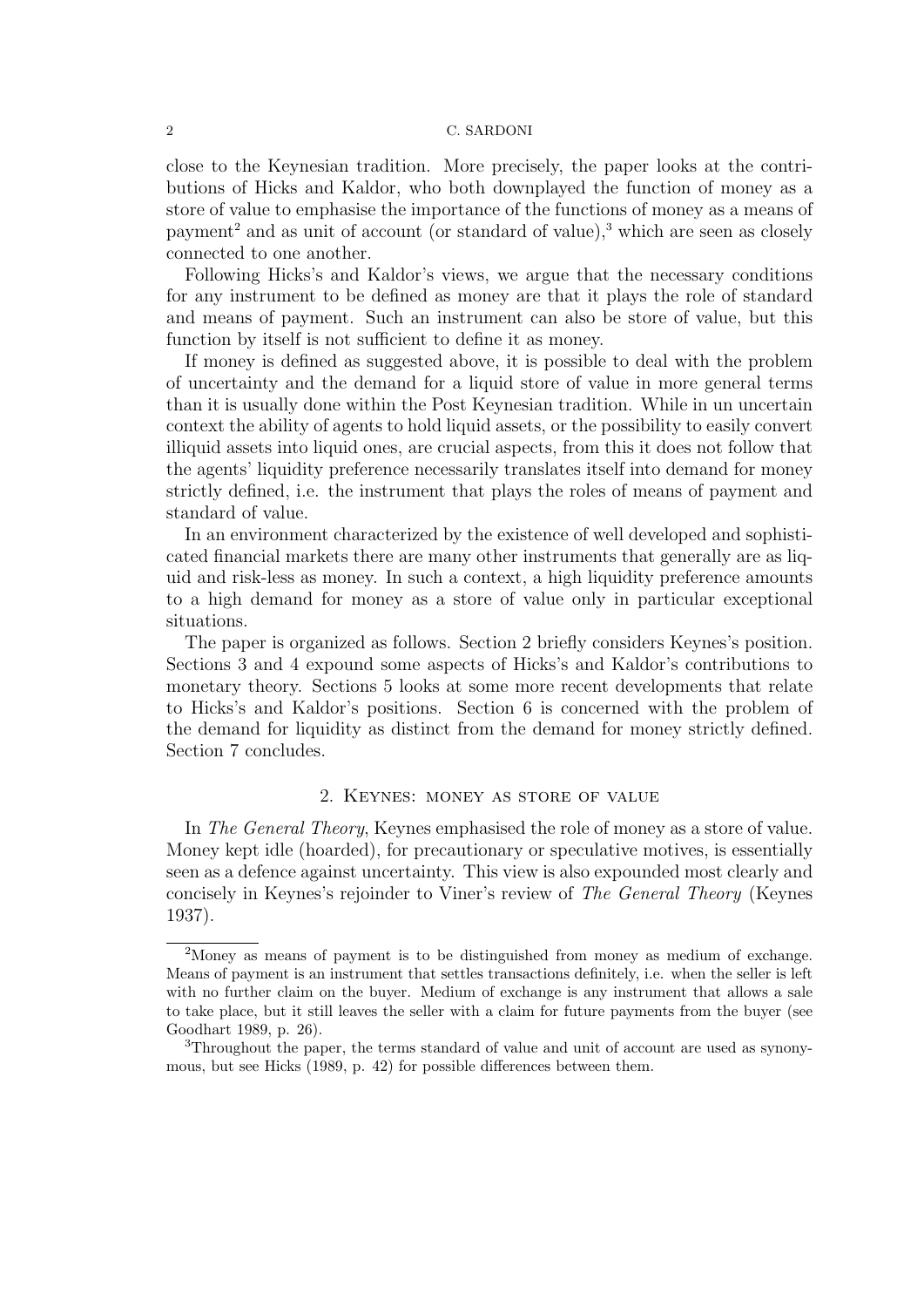#### MONEY AND LIQUIDITY 3

Wealth is one of the economic variables crucially affected by uncertainty, as its accumulation is finalised to obtaining results at a relatively distant time in the future. Uncertainty about the future can induce agents to keep all or a significant part of their wealth in a liquid form, i.e. in money: 'The possession of actual money lulls our disquietude; and the premium which we require to make us part with money is the measure of the degree of our disquietude.' (Keynes 1937, p. 216). The rate of interest is the premium to part with money.

Wealth-owners, who decide not to hold their wealth in the form of hoarded money, have two alternatives between which to choose: lend their money at the current rate of money-interest or to purchase some capital-asset. In equilibrium, however, the two alternatives must give the same yield to investors in each of them. The equalisation of yields is brought about by variations of the prices of capitalassets relatively to the prices of money-loans. Thus, the interest rate, determined by the supply of money and the economy's propensity to hoard, affects the prices of capital-assets which also depend on their expected future yields.

New capital assets can be produced and their production (investment) depends on the relationship between their cost of production and the prices they are expected to realise. Therefore, 'It is not surprising that the volume of investment, thus determined, should fluctuate widely from time to time. For it depends on two sets of judgments about the future, neither of which rests on an adequate or secure foundation - on the propensity to hoard and on opinions of the future yield of capital-assets.' (Keynes 1937, p. 218).

Keynes had already expressed, in a more elaborated form, the same concepts in chapter 17 of The General Theory. There, he explained why money 'rules the roost', that is to say why the liquidity premium of money sets a limit to the levels of output and employment that the economy can realise.

Since the yield of assets is a decreasing function of their quantity, the equilibrium quantity of all assets is determined by the asset yield that is fixed or highly sticky: the production of all the other assets will not be pushed beyond the level at which their yield equals the 'sticky yield'. Money rules the roost because the interest rate on it is the most reluctant to decline.

What is not obvious, however, is what is intended by money and why it plays such a crucial role. Keynes introduces the notions of own-rate of own interest and own-rate of money-interest of assets, which respectively are

$$
R_i^o = q_i - c_i + l_i
$$
  
\n
$$
R_i^m = a_i + q_i - c_i + l_i
$$
  
\n
$$
(i = 1, 2, \dots, n)
$$
\n(1)

where  $q_i$  is the yield of the  $i-th$  asset in terms of itself,  $c_i$  is the asset's carrying cost,  $l_i$  is its liquidity premium (the amount of the asset itself that an agent is willing to pay for the potential convenience of the power of disposal of the asset)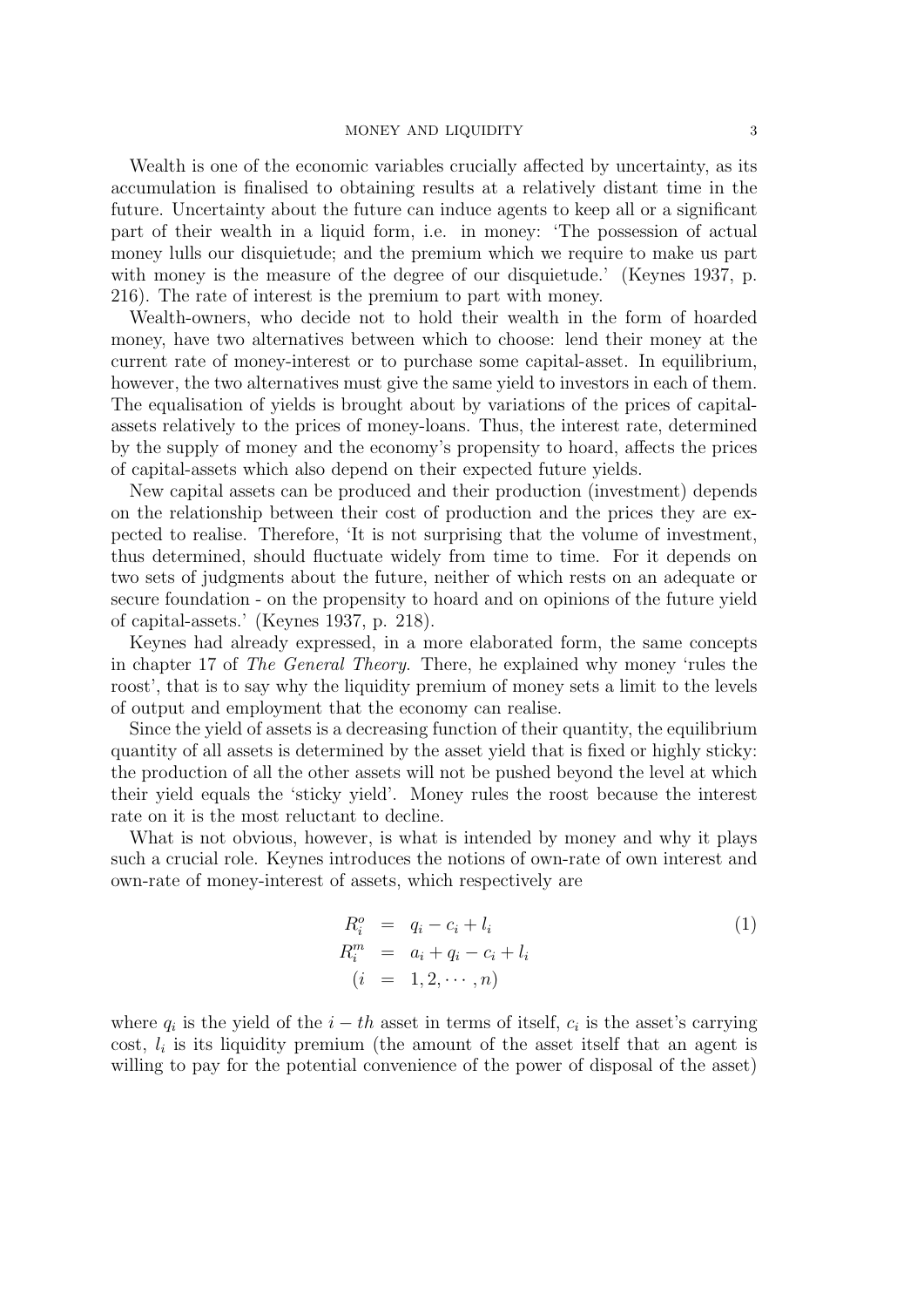and  $a_i$  is the asset's appreciation or depreciation in terms of the economy's unit of account.

Money (the  $m - th$  asset) is characterized by the following properties:

$$
q_m = 0
$$
  
\n
$$
c_m = 0
$$
  
\n
$$
a_m = 0
$$
  
\n
$$
l_m = \bar{l}_m > 0
$$

Money is a non-producible asset (it has a zero elasticity of production) and the yield in terms of itself is nil. Money has also a nil carrying cost. Its appreciation (depreciation) is nil because is the unit of account. Finally, money has a positive and constant liquidity premium (it has a zero elasticity of substitution). Therefore,

$$
R_m^o = R_m^m = \bar{l}_m \tag{2}
$$

In equilibrium, it must be  $R_m^m = R_i^m$   $(i = 1, 2, \dots, n; i \neq m)$ , that is to say,

$$
\bar{l}_m = R_i^m \ (i = 1, 2, \cdots, n; i \neq m)
$$
\n(3)

which means that money 'rules the roost': its constant liquidity premium  $(l_m)$ determines the equilibrium quantities of all the other assets.

Keynes, in chapter 17, refers to money as 'we know it' (standard of value, means of payment and store of value), but for him the role of money could be played by any asset which has the properties indicated above.<sup>4</sup> The functions of standard and means of payment are not sufficient to give money as we know its crucial role.

This approach to money and his emphasis on liquidity is coherent with Keynes's definition of money in The General Theory. Keynes defines what money is in a 'vague' way, in the sense that we can define money differently according to the analytical needs, so that 'we can draw the line between "money" and "debts" at whatever point is most convenient for handling a particular problem' (Keynes 1973, p. 167n). Given a set of assets of varying liquidity, the subset of most liquid assets is money. In terms of chapter 17, money is the subset of assets for which it is  $q = 0$ ,  $c = 0$  and  $l = \bar{l} > 0$ .

Keynes's analysis of money as outlined above is that to which most Keynesians and Post Keynesians usually refer. But Keynes's earlier view of money as expressed in A Treatise on Money (Keynes 1971), was rather different. His definition of money in the *Treatise* is related to the analysis of transactions carried out through contracts and its functions as standard of value and means of payment take the centre-stage.

Money of account, namely that in which debts and prices and general purchasing power are expressed, is the primary concept of a theory of money. A money of account comes into existence along with debts,

<sup>4</sup>Other assets, like land, may have played the same role as money in some historic situations (Keynes 1973, p. 241).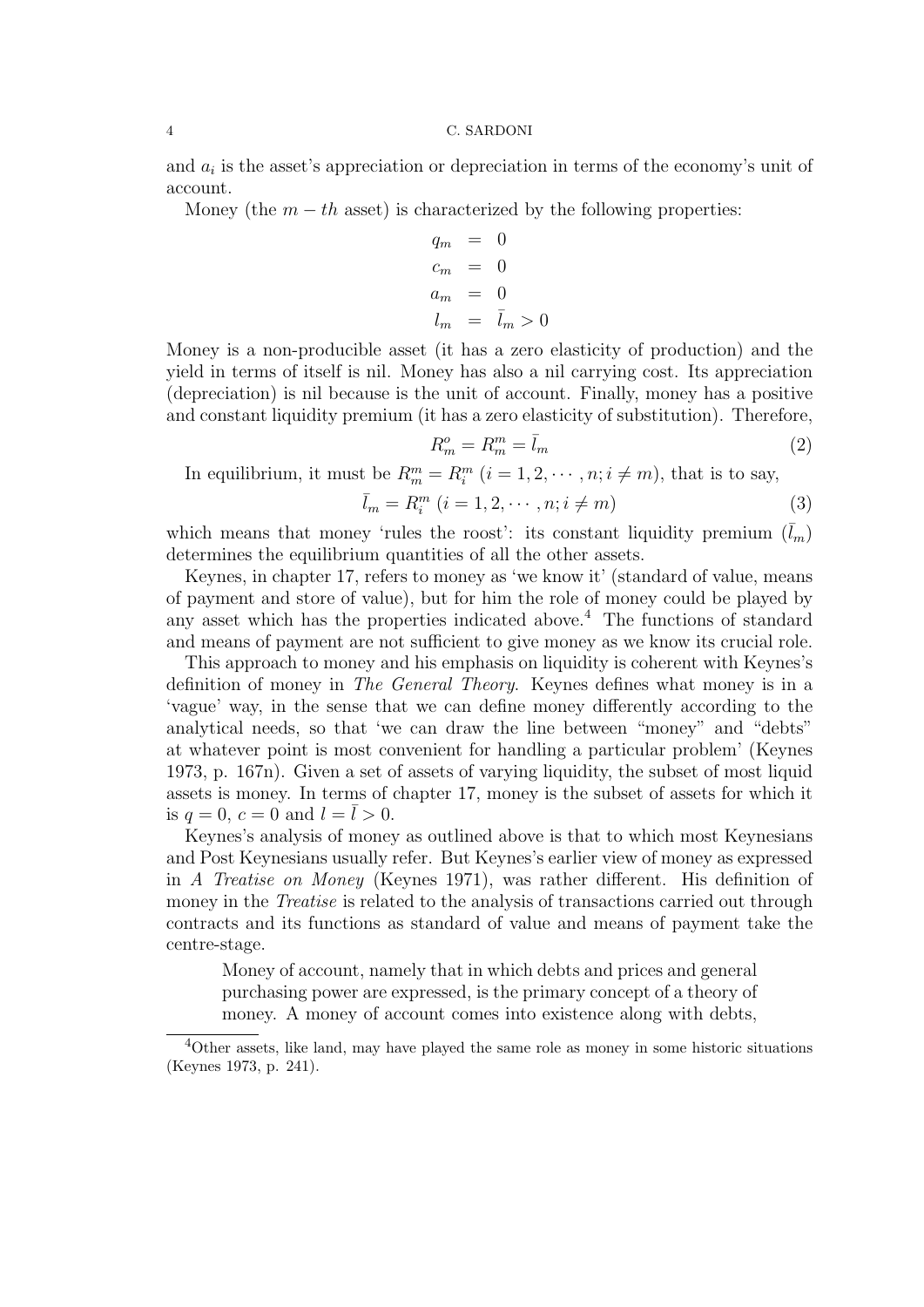#### MONEY AND LIQUIDITY 5

which are contracts for deferred payment, and price lists, which are offers of contracts for sale and purchase. . . . Money itself, namely that by delivery of which debt contracts and price contracts are discharged, and in the shape of which a store of general purchasing power is held, derives its character from its relationship to the money of account, since the debts and prices must first have been expressed in terms of the latter . . . Money proper in the full sense of the term can only exist in relation to a money of account. (Keynes 1971, p.  $(3)^5$ 

It is this view of money that inspires Hicks's theory of money, which is briefly considered in the next section.

# 3. Hicks's contributions to monetary theory

Hicks's contributions to monetary theory are many and dating back to the 1930s, but perhaps his view of money is best expressed in some of his more recent works in the 1960s (Hicks 1967, pp. 1-60) and in the 1980s (Hicks 1989, pp. 41-90). Here, we shall refer to these works.

For Hicks, transactions carried out through contracts represent the most general form of exchange, while spot transactions are a particular case. Any transaction can be divided into three parts. First, there is the making of a contract between two parties. A contract is a promise to deliver something at a certain date and a corresponding promise to pay for what is delivered. The two promises (or deliveries) are the second and third parts of the transaction.<sup>6</sup>

Money appears in the transaction in two ways: in the formation of the contract, when the value of the delivery has to be established; in the discharge of the buyer's debt. These two roles of money correspond to its functions as standard of value and as means of payment.

The two functions of money are not independent of one another. A debt in money cannot be discharged unless money also plays the role of standard of value (Hicks 1989, p. 43). Money as a standard makes it possible to form price-lists, in which the values of commodities are reduced to a common measure. Any instrument that is the standard of value and means of payment can also have the function of store of value. Any instrument that is a store of value but does not have the other two functions is not money (Hicks 1967, p. 17).

<sup>&</sup>lt;sup>5</sup>It is the state that enforces the delivery of contracts and establishes which instrument must be used to discharge them: 'Now by the mention of contracts and offers, we have introduced law or custom, by which they are enforceable; that is to say, we have introduced the State or the community. Furthermore it is a peculiar characteristic of money contracts that it is the State or community not only which enforces delivery, but also which decides what it is that must be delivered as a lawful or customary discharge of a contract which has been concluded in terms of the money of account.' (Keynes 1971, p. 4).

 ${}^{6}$ In spot transactions all happens simultaneously.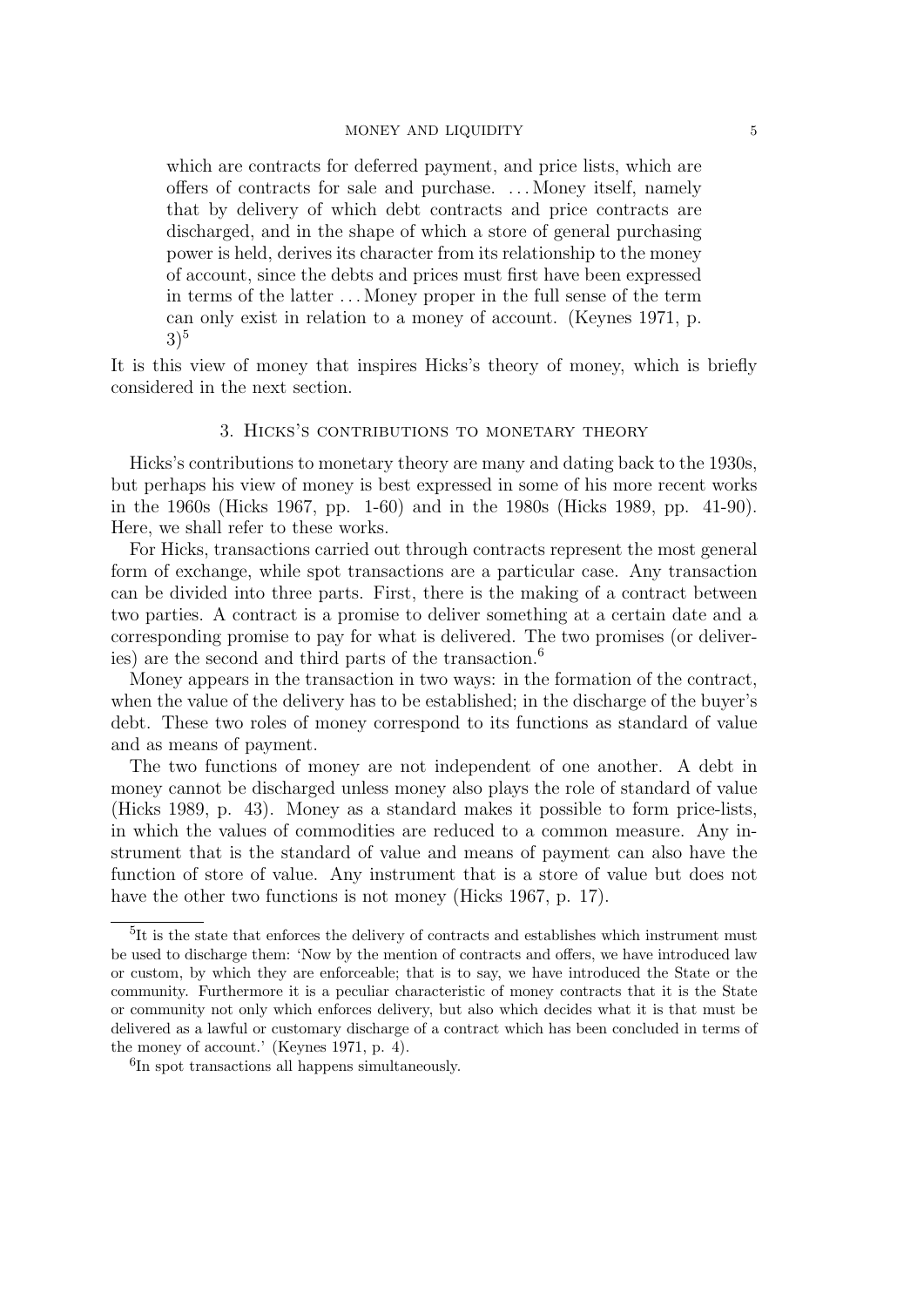Although money can occasionally be a store of value, this is not a distinct property of its. Any durable and resalable good can be store of value and it cannot be argued, as Keynes did, that money is the best store of value because it is perfectly liquid. In fact, liquidity can be defined only in terms of exchangeability for money and, therefore, 'to define money as an asset with perfect liquidity is to argue in a circle. It is the other functions of money which are intrinsic; the liquidity property follows from them.' (Hicks 1989, p. 42).

Money as a store of value can be dealt with by distinguishing non-voluntary and voluntary demand for money. Non-voluntary demand is the demand for money as a means of payment to carry out transactions (to settle contracts), even though this sort of demand does not conform to the usual notion of demand. In the economy, there is always a certain amount of money in circulation to effect transactions, but it cannot be said that this implies a demand for money (demand for transactions purposes) in the same sense as the voluntary demand for commodities. The amount of money in circulation 'would depend upon the pattern of transactions conducted, not upon any individual decisions, not even upon any aggregate of individual decisions' (Hicks 1967, pp. 14-15).

The total stock of money in the economy, however, is explained only by transactions. Part of the existing stock of money must be attributed to voluntary holding (Hicks 1967, p. 15) This is the demand for money as a store of value, which Hicks relates to Keynes's precautionary and speculative motives. Hicks's treatment of money as store of value relates to the theory of portfolio choice developed by Tobin (1958).<sup>7</sup> Investors choose the portfolio that maximises its yield. If they are risk-averse, their portfolio may contain a certain amount of money (Hicks 1967, pp. 17-27).

Hicks, however, does not conclude that in the agents' portfolio there must always be a certain amount of money.

Keynes, I think, believed that it was always (or merely always) the case–in an economy with developed financial markets–that there would be *some* money being held for a speculative motive  $(\dots)$ [R]isk aversion may induce the investor to hold some non-interest bearing money in his portfolio  $(\ldots)$  but nothing has been said which would lead us to suppose that he must do so, unless he is feeling in a very poor state. (Hicks 1967, p. 46)

In other words, agents normally protect themselves from risk and uncertainty in ways different from holding idle money strictly defined. As we shall see later on in section 5, most contemporary views of the possible role of money as a store of value are similar to Hicks's.<sup>8</sup>

<sup>7</sup>But see also Hicks' 1935 article on the simplification of the theory of money (Hicks 1967, pp. 61-82).

<sup>8</sup>Also Viner (1936, pp. 155-6) had already pointed out that liquidity preference can be satisfied by other assets than money.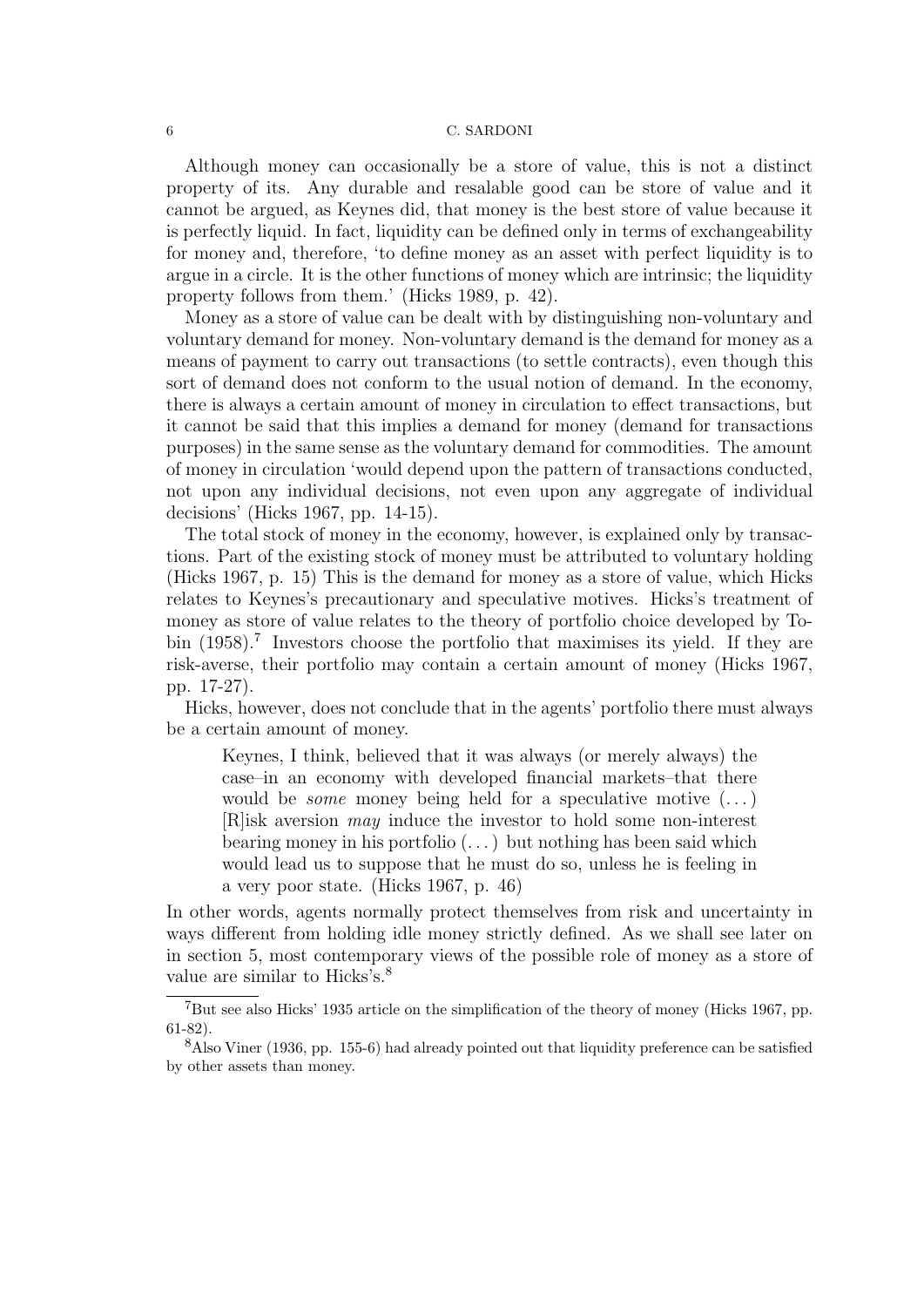#### MONEY AND LIQUIDITY 7

#### 4. Kaldor: the importance of money as standard of value

Kaldor criticises Keynes's approach to money and the rate of interest in The General Theory. <sup>9</sup> The analytical foundations of Kaldor's position can be found in his 1939 article on speculation (Kaldor 1960c) and the appendix to it, which was published only in 1960 (Kaldor 1960b). Here it is not possible to look at Kaldor's analysis of speculation in any detail;<sup>10</sup> it will suffice to recall that Kaldor abandoned the traditional Keynesian hypothesis that the alternative to speculative commitments is the holding of money (the speculative demand for money). In his analysis, when speculators want to become more liquid they shift from the holding of long-term securities to the holding of shorter-term more liquid securities and not to money.<sup>11</sup>

A change in the expected or current (long-term) rate of interest can induce speculators to sell their long-term investments and to hold more liquid assets, but 'there is no reason to expect, in normal circumstances at any rate, that the substitution will be in favour of cash. "Idle balances"–i.e. that part of short-term holding which the owner does not require for transaction purposes–can be kept in forms such as savings deposits, which offer the same advantages as cash (as far as the preservation of capital value is concerned) and yield a return in addition.'  $(Kaldor 1960a, p. 39n).<sup>12</sup>$ 

In the appendix to the article on speculation, Kaldor criticises chapter 17 of The General Theory. He rejects, in particular, the idea that other assets than the one which is the standard of value can rule the roost. Kaldor focuses on the own-rates of money-interest of the assets. A crucial difference with respect to Keynes is that Kaldor uses the notion of marginal risk premium  $(r)$  of assets instead of their liquidity premium (l). Therefore, the  $i - th$  asset's own-rate of money-interest is

$$
R_i^m = a_i + q_i - c_i - r_i
$$
  
\n
$$
i = 1, 2, \cdots, n
$$
\n(4)

where  $r_i$  is the  $i-th$  asset's marginal risk premium, which is a deduction from 'the yield of those assets which, on account of the uncertainty of future value (or return)

<sup>&</sup>lt;sup>9</sup>For Kaldor, Keynes in *The General Theory*, had thrown in his theory of the interest rate as an 'afterthought' because, once it was established that the equality between saving and investment is ensured by variation in the level of income, it was necessary to explain the interest rate in some way not to leave it 'in the air' (Kaldor 1989).

<sup>&</sup>lt;sup>10</sup>See Sardoni (2007) for a detailed exposition of Kaldor's theory of speculation as developed in the 1930s.

<sup>11</sup>Kaldor's considerations on the speculators' behaviour are made within the context of his analysis of the long-term rate of interest and its relation to the short-term rate. Kaldor 's theory of the long-term rate of interest is largely inspired by Hicks, for whom the long-term rate of interest is an average of forward short-term rates of interest (Hicks 1939, pp. 141-52).

<sup>&</sup>lt;sup>12</sup>Kaldor made this point clearer later on in 1960; see Kaldor (1960a, pp. 4-5n).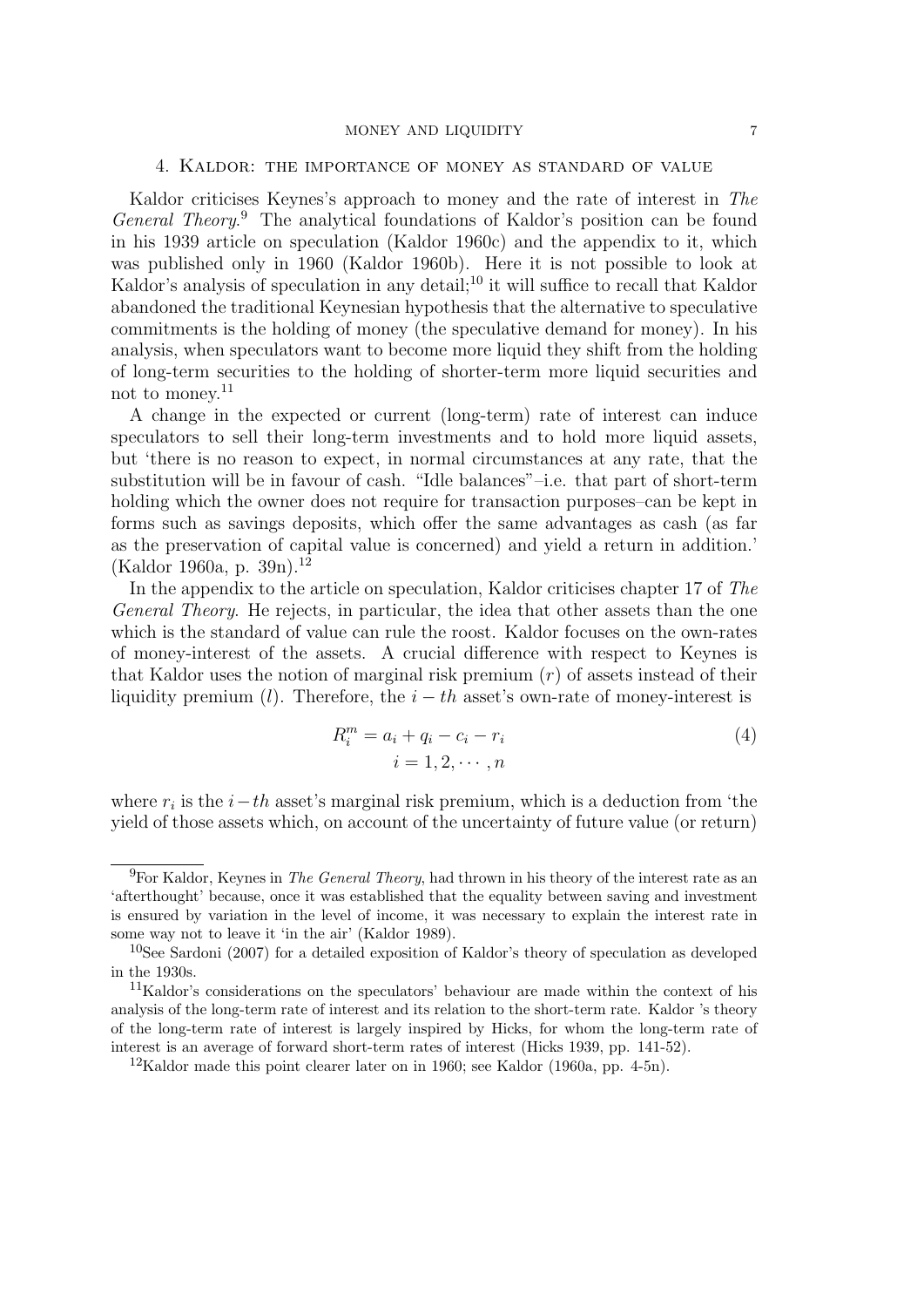in terms of money, or on account of their marketability, carry a risk premium for which this yield must compensate' (Kaldor 1960b, p. 60).

For money (the  $m-th$  asset), the advantage to use r instead of l is that in this way it is possible to draw a clear-cut distinction between the liquidity and the 'convenience yield' of money. The convenience yield of money (denoted by  $q_m$ ) derives from the fact that exchanges are made in money and, hence, it is convenient to hold a certain amount of it (Kaldor 1960b, pp. 61-2).<sup>13</sup>

The money-rate of money-interest rate is

$$
R_m^m = q_m \tag{5}
$$

because it is  $a_m = 0$  (the standard of value cannot appreciate or depreciate in terms of itself),  $r_m = 0$  (there is no uncertainty about the future price of money and it is perfectly marketable),  $c_m = 0$  (the carrying cost is negligible).

In equilibrium, the assets' own-rates of money-interest must be all equal and, in particular, it must be

$$
R_m^m = R_b^m \tag{6}
$$

where  $R_b^m$  is the interest rate of short-term bills (the  $b-th$  asset), which are the nearest substitute for money.

Short-term bills have a small risk premium  $r<sub>b</sub>$  (fairly insensitive to their quantity) and their carrying cost can be assumed to be nil. Finally, short-term bills have also a negligible or nil expected price change. Therefore,  $R_b = q_b - r_b$  and (6) reduces to

$$
q_m = q_b - r_b \tag{7}
$$

 $r_b$  sets the lower limit to the bill-rate of interest. When the marginal convenience yield of money,  $q_m$ , falls to zero,<sup>14</sup> the bill-own rate of interest  $(q_b)$  reduces to  $r_b$ .

We can now turn to the discussion of why money rules the roost. If it is assumed that the expected price of reproducible assets is given by their long-period supply prices (their normal prices), an asset is produced only when its current price is higher than its supply price, i.e., when a is positive. When, for an asset,  $a = 0$ , its current price is equal to its expected price (its normal price) and, hence, the marginal efficiency of the asset,<sup>15</sup> its own-rate of own-interest and its own-rate of money-interest are all equal.

In this framework, the general level of the own-rates of money-interest is set by the greatest of the own-rates of own-interest among those assets whose own-rate of money-interest  $(R_i^m)$  cannot vary with respect to their own-rate of own-interest

<sup>&</sup>lt;sup>13</sup>Instead, if Keynes's method is followed, the two attributes of money become inseparable, although liquidity is comparative while convenience is not.

<sup>&</sup>lt;sup>14</sup>Because the amount of money in circulation exceeds the level at which its convenience yield reaches zero. In other words, there is an excess supply of money, which is demanded only to make transactions.

<sup>&</sup>lt;sup>15</sup>The marginal efficiency of an asset is defined by Kaldor as the relationship of its future return to its present cost of production, i.e., its long-period supply price (Kaldor 1960b, p. 59).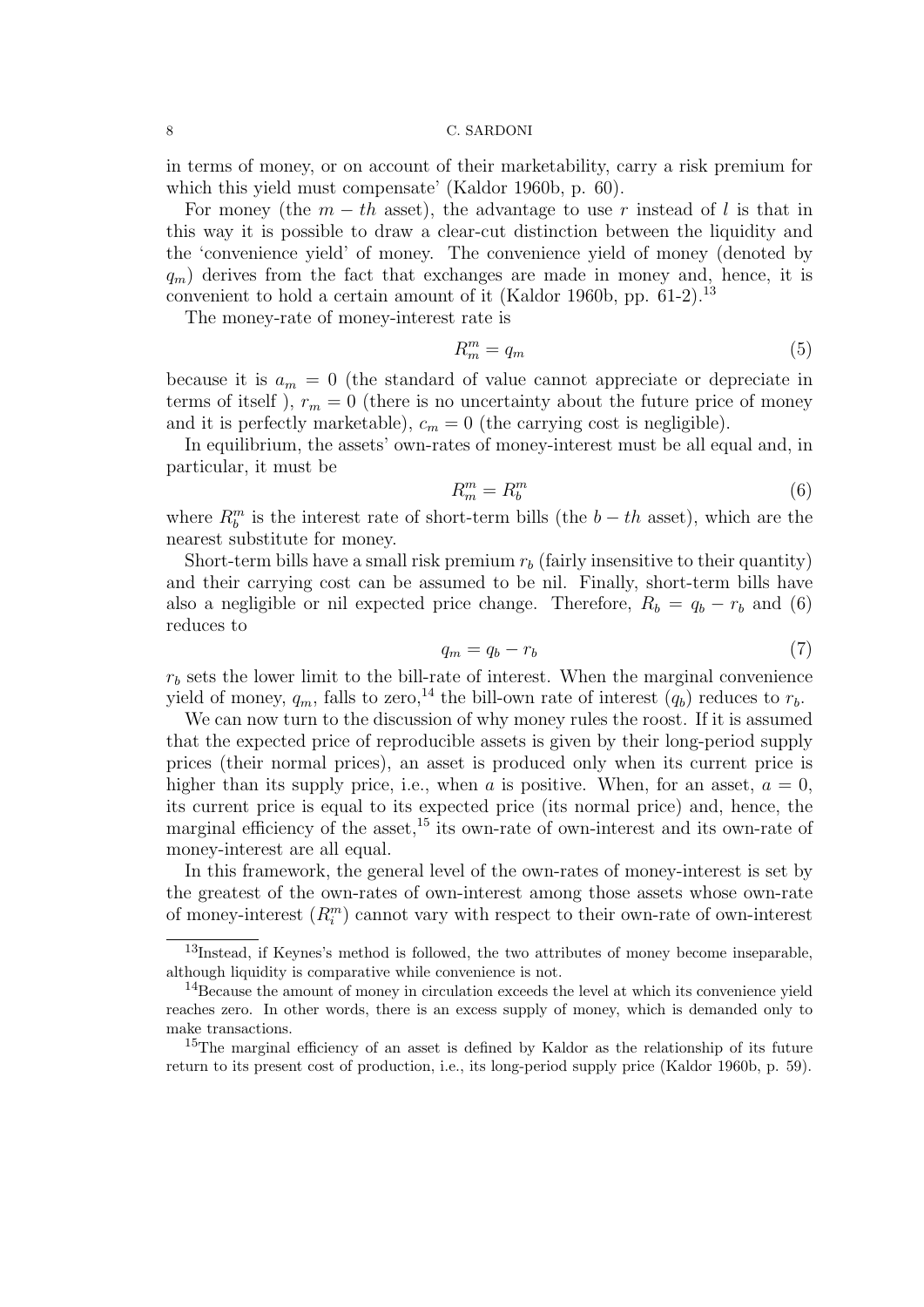$(q_i - c_i - r_i)$ . The only asset with such a characteristic is money because it is the standard of value  $(a_m = 0)$ : 'all assets other than money can adjust their own-rates of money-interest to that of money by a variation of their current price in terms of money; while the money-rate of money-interest can only be changed by varying money's own-rate of own-interest' (Kaldor 1960b, p. 70).

The current money-rate of money-interest rate can change only if the current money's own-rate of own-interest changes. This, for Kaldor, could happen if the stock of money in circulation changes and affects  $q_m$ . In Kaldor's analysis it is the central bank that determines  $q_m$  by controlling the quantity of money in circulation. Therefore, the central bank controls the short-term interest rate as expressed in (7).

From the analysis above it follows that if there existed an asset other than money whose yield is sticky with respect to its level of production, it could not play the same role as money (the standard of value). The price in terms of money of such an asset, in fact, would vary and, consequently, its own money-interest rate would vary relatively to its own rate of own-interest. In particular, if the price of such asset rises, its money-interest rate falls relatively to its own-rate of interest and this would 'thereby lower the standard to which the own-rates of interest of other assets must conform' (Kaldor 1960b, p. 71).<sup>16</sup>

Thus, in conclusion, for Kaldor the yield of money  $(q_m)$ , which is demanded only for transactions, rules the roost because money is the economy's standard of value, not because of any other special property.

# 5. Some more recent developments

Hicks's and Kaldor's ideas that the demand for highly liquid assets does not generally imply to demand money strictly defined and that the role of money as standard of value is crucial have been followed, even though not necessarily explicitly, by a number of economists.

Recent analyses of the demand for money as a store of value and, in particular, the speculative demand are close to Hicks's position. In modern financial markets, the speculative demand for money plays a lesser, if any, role. In contemporary macroeconomics, the speculative demand for money has virtually disappeared.

<sup>16</sup>The analysis above is conducted by taking the assets' long-period supply prices as their expected prices, which amounts to assume that price expectations are inelastic. The picture changes if expectations are assumed to be elastic. In this case, when the current price of an asset varies, its expected price varies as well, so that the asset's rate of money-interest does not necessarily decrease with respect to its own-rate of own-interest. However, the increase in the asset's money price would reduce its own-rate of own-interest: if the asset's yield is fixed in money terms, the increase in its price reduces its yield in terms of itself. The exception is when there is an asset whose yield is fixed in terms of itself. Such a case, however, for Kaldor is very unlikely. Moreover, to assume that an asset's yield is fixed in terms of itself basically amounts to assuming that such asset is the economy's standard of value.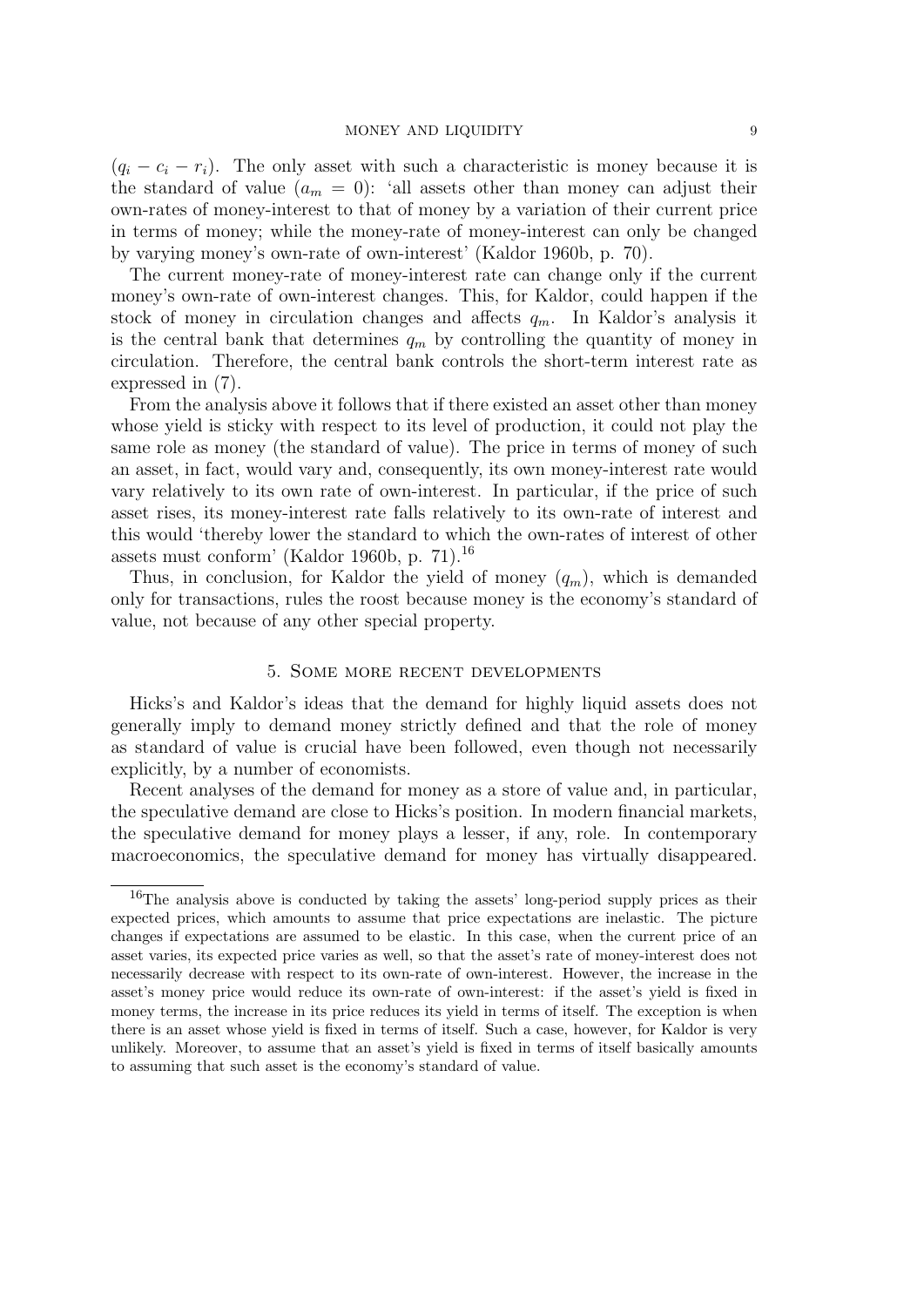This may be partly due to the definitive departure of much contemporary mainstream macroeconomics from its Keynesian origins, but also because the speculative demand for money is commonly seen as an obsolete notion in the context of modern monetary economies.

Innovation has produced complex and sophisticated monetary and financial markets, in which there exist several instruments that are as liquid and risk-less as money. Chang et al. (1983, pp. 421-2), for example, state that 'if money market instruments are explicitly incorporated in a portfolio model, the demand for money as a buffer against interest risk vanishes.' Blanchard and Fischer (1989, p. 154) hold that money as a store of value is dominated by many other assets. Handa (2000, p. 121) has expressed the same viewpoint: 'in economies with a variety of risk-less assets  $(\dots)$  the speculative demand for  $M_1(\dots)$  would be non-existent or confined to those individuals who do not have access to other risk-less assets at a low enough cost.' Also Holmström and Tirole (2011), who look at firms' demand for liquidity, do not reduce it to demand for money. For them, the firms' demand for liquid assets essentially is the demand for assets which can be easily sold.

Also the importance of money as a standard of value has been emphasised in a recent debate on the possibility to implement effective monetary policies in a highly sophisticated financial environment.<sup>17</sup> The debate relates to a more general concern about the future of money and the possibility that it is displaced by other instruments made available by financial innovation.

Woodford has taken the position that, even if innovations should lead to a situation in which the banks' demand for reserves (base money) at the central bank can fall to zero, central banks are still able to determine a (short-term) interest rate that affects the whole constellation of interest rates. The basic reason why it is so is that the central banks' liability is the economy's unit of account.

Woodford considers an extreme case in which commercial banks do not have to clear through the central bank's settlement balances (i.e. demand reserves with the central bank), but can adopt different systems of clearing. Financial (and technological) innovation makes available to banks overnight investments that are as risk-less as reserves at the central bank.

This, however, does not mean that the central bank is unable to determine the level of overnight interest rates. The central bank can still influence the economy's interest rates if it pays an interest on the commercial banks' reserves with it. The banks' demand for reserves with the central bank would be nil at any overnight interest rate higher than the settlement cash rate (the rate on reserves) and horizontal at any rate equal to or lower than the settlement cash rate. Therefore, if the central bank changes its rate, the market rate has to change as well,

<sup>&</sup>lt;sup>17</sup>The debate was originated by an article of Friedman (1999) on the effects of financial and technological innovations on monetary policy, followed the next year by a symposium on the future of monetary policy in the same journal, with a contribution by Woodford (2000) and a rejoinder by Friedman (2000).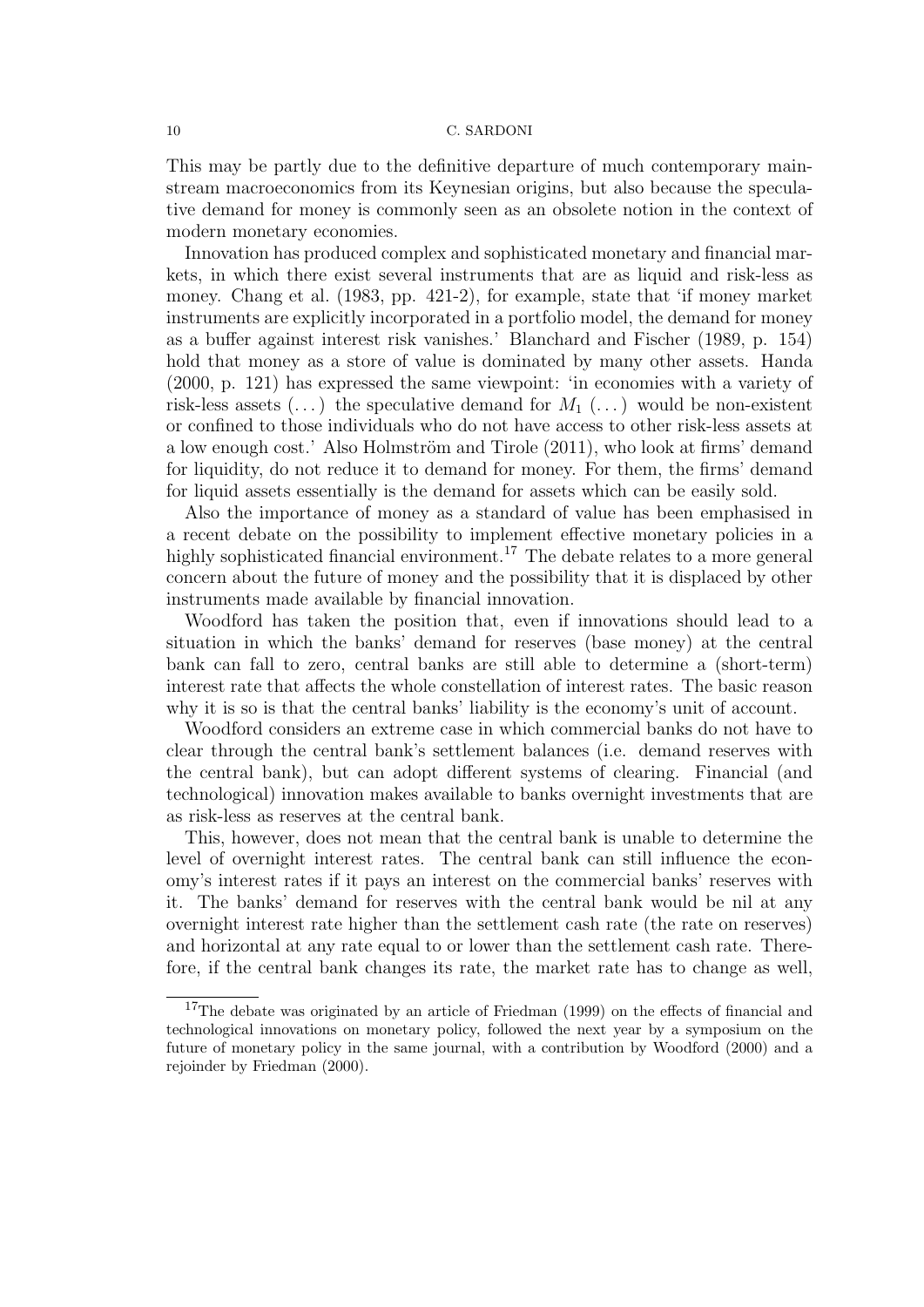because otherwise there would be an excess demand (supply) for market liquid assets, eliminated by arbitrage (Woodford 2000).

The central bank is always able to fix the interest rate on its liability because there is no inherent equilibrium value for a fiat unit of account like the 'dollar' (the central bank's liability), unless a particular value is determined through the monetary policy commitments of the central bank itself. The value of a dollar deposit with the central bank cannot be anything other than a dollar. This is not true of instruments issued by private financial institutions, which can offer liabilities that promise to pay a certain amount of dollars in the future but must accept the market's present evaluation of such liabilities.<sup>18</sup>

In other words, the central bank's ability to do so does not depend on the fact that there do not exist close substitutes for its liabilities, but on the special nature of such liability: 'The special feature of central banks, then, is that they are entities the liabilities of which happen to be used to define the unit of account in a wide range of contracts that other people exchange with one another' (Woodford 2000, p. 258).<sup>19</sup>

#### 6. Uncertainty, money and liquidity preference

For many economists, money essentially is standard of value and means of payment, whereas the Keynesian approach focuses on the function of money as a store of value. The Keynesian focus is on the demand for idle money because uncertainty crucially characterises the environment in which decisions must be made.

Regarding money as a means of payment does not necessarily imply to downplay uncertainty and its relation to money. Although some of those who underline the function of money as a means of payment actually hold that uncertainty has little to do with money (see, e.g., Parguez and Seccareccia 2000), many argue that, in fact, the use of money to carry out and settle transactions is indissolubly connected to uncertainty. In a world of perfect certainty there would be no need for money (see, e.g., Goodhart 1989). However, it must be pointed out that the way in which the connection between money and uncertainty enters the picture is different from the way it does in the Keynesian approach.

For Post Keynesians, money essentially is a defence from uncertainty because it allows agents to avoid, or postpone, their commitments to purchase illiquid assets with higher expected yields but riskier; in particular, it allows firms to defer their most crucial decisions, i.e. investment. In so far as attention is focused on money as means of payment, it is difficult to look at money in the Keynesian way.

<sup>&</sup>lt;sup>18</sup>Even if these liabilities were not perfect substitutes for other financial instruments, private financial institutions could not determine both the value and the nominal yield of their liabilities, whereas the central bank can determine both the value of its settlement balances in existence and the nominal yield on those balances.

<sup>19</sup>See also Woodford (2003, pp. 31-7) and Sardoni (2008) for a more detailed exposition of this debate on monetary policy.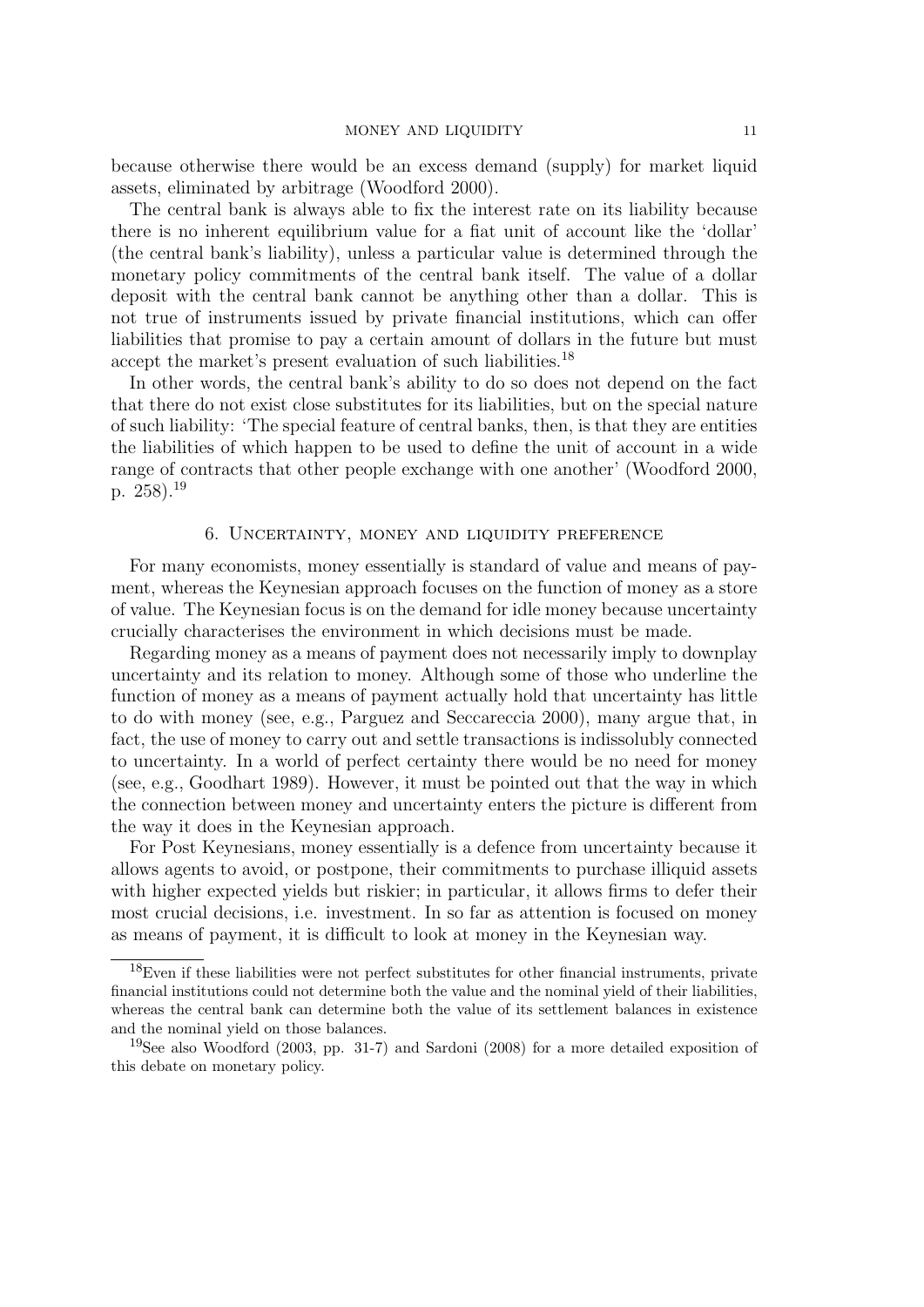Thus, we are left with a theoretical dilemma. The approach to money which emphasises the functions of money as standard of value and means of payment has the merit to provide a simpler and more straightforward analytical context in which money is clearly defined and plays roles that can be played only by it. At the same time, espousing this approach might imply the risk to downplay the importance of decision-making in an uncertain environment. The way out from this difficulty consists in separating the notion of demand for (idle) money from the notion of demand for liquidity, or liquidity preference, as a defence from uncertainty.

The need for liquidity, in economies with well developed financial institutions, can be satisfied by purchasing other assets rather than money strictly defined. But the problem of the agents' liquidity preference needs to be considered also at a more general level, in which a high liquidity preference manifests itself in the form of abstaining from spending altogether. Also in this case, a high liquidity preference does not imply a high demand for money.

The crucial spending decisions in capitalist economies are those made by firms. A high degree of uncertainty, as well as a low state of confidence, can induce firms, not to make investment for future production or to produce less than they could. In these cases, it can be said that firms have a high liquidity preference or, more correctly, that they are highly illiquidity-averse. Anyhow, the firms' 'prudent' attitude toward the future does not translate itself into a higher demand for money, but the other way around.

If firms need external financing to carry out their activities and they decide not to invest or to produce less than they can, their demand for money (as a means of payment) declines. In modern market economies, production and investment decisions imply, first of all, an increase in the demand for credit, i.e. in the demand for money as a means of payment. Banks create money through lending and the quantity of money in circulation increases.

Banks can certainly decide not to lend, or to lend to a smaller extent than that the economy as whole requires. In this sense banks can decide not to become less liquid, but this does not mean that their demand for money, in the form of larger reserves, is high. They simply do not create all the money demanded by the economy. On the other hand, banks' decisions not to lend (to remain liquid) cannot be assimilated to decisions to keep the public's resources liquid as this would amount to regard banks only as mere intermediaries rather than institutions which create money.<sup>20</sup>

 $^{20}$ McLeay et al. (2014, p. 15) correctly point out: 'when households choose to save more money in bank accounts, those deposits come simply at the expense of deposits that would have otherwise gone to companies in payment for goods and services. Saving does not by itself increase the deposits or funds available for banks to lend. Indeed, viewing banks simply as intermediaries ignores the fact that, in reality in the modern economy, commercial banks are the creators of deposit money.'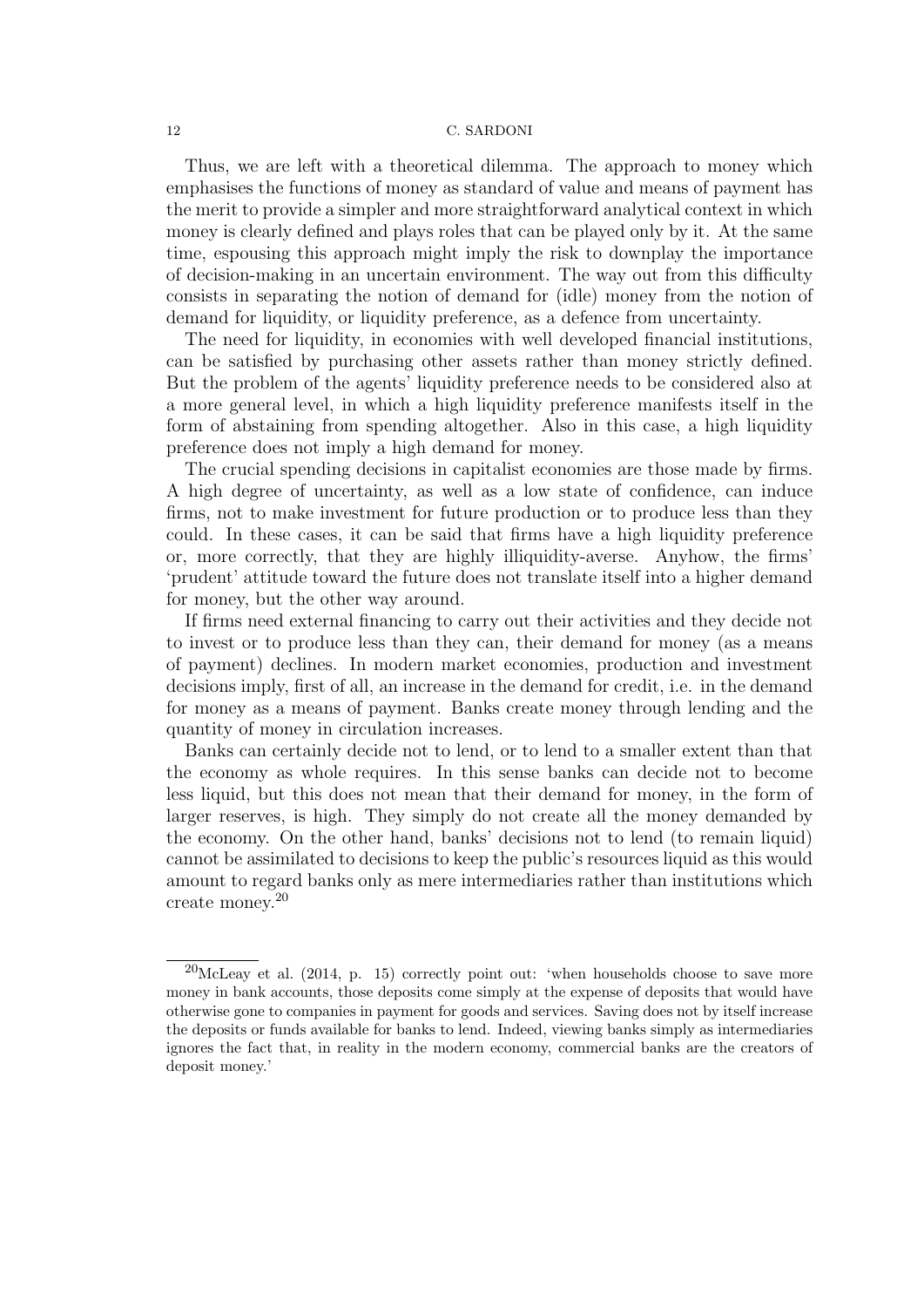If, on the other hand, firms own internal funds that can be used to finance investment and/or production but they decide to abstain from spending to transform their resources into an illiquid form, also in this case there is no additional demand for money strictly defined.<sup>21</sup>

Finally, the problem of firms's preference for liquidity can be dealt with also from a different perspective, chosen also by Keynes himself in chapter 12 of The General Theory. In an uncertain context firms have to make irrevocable decisions. This is always true, but modern economies with well organized financial markets offer the possibility to render such decisions 'less' irrevocable, differently from what was the case in the past. Thanks to the existence of well developed financial markets, it is possible to revert decisions to become illiquid at any time in the future (Keynes 1973, pp. 150-1).<sup>22</sup> In other words, the existence of well developed financial markets makes investment, so to say, less illiquid. Also from this point of view, liquidity preference in an uncertain environment can be satisfied by the existence of organized financial markets.

We can conclude this section by pointing out that all the considerations above about the demand for money and liquidity do not necessarily imply that a high demand for liquidity is never satisfied by holding money strictly defined. The idea that the demand for money strictly defined as store of value tends to vanish in sophisticated economies is a valid conclusion in *normal* situations, that is to say situations in which the economic environment is relatively stable and functioning in an orderly way. But it is necessary to contemplate also critical situations, in which the demand for liquidity might be satisfied only by holding money strictly defined.

There can arise situations in which the agents demand money strictly defined rather than other instruments. Such situations occur when the degree of confidence and trust in the economy declines drastically. Severe economic shocks that lead to a general crisis are situations in which the demand for money strictly defined can be not only positive but significantly large.

In such situations agents trust only, or almost only, money strictly defined, in the form of the central bank's liability or banks' demand deposits, because it is guaranteed by the state directly or indirectly.<sup>23</sup> Money is seen by the economy as the instrument that can be trusted most.

<sup>21</sup>Parguez and Seccareccia (2000, p. 118) point out that the analytical picture does not significantly change if firms use internal funds to finance their investment: 'the internal generation of finance via business profits is merely the macroeconomic outcome of the new indebtedness of other agents in a monetary economy.'

 $^{22}$ As well known, and eloquently illustrated by Keynes (1973, pp. 151-164), this possibility to alleviate the negative effects of uncertainty on investment and/or production also gives rise to highly speculative and unstable financial markets. An aspect that cannot be considered here.

 $^{23}$ For example, through mandatory insurance on bank deposits.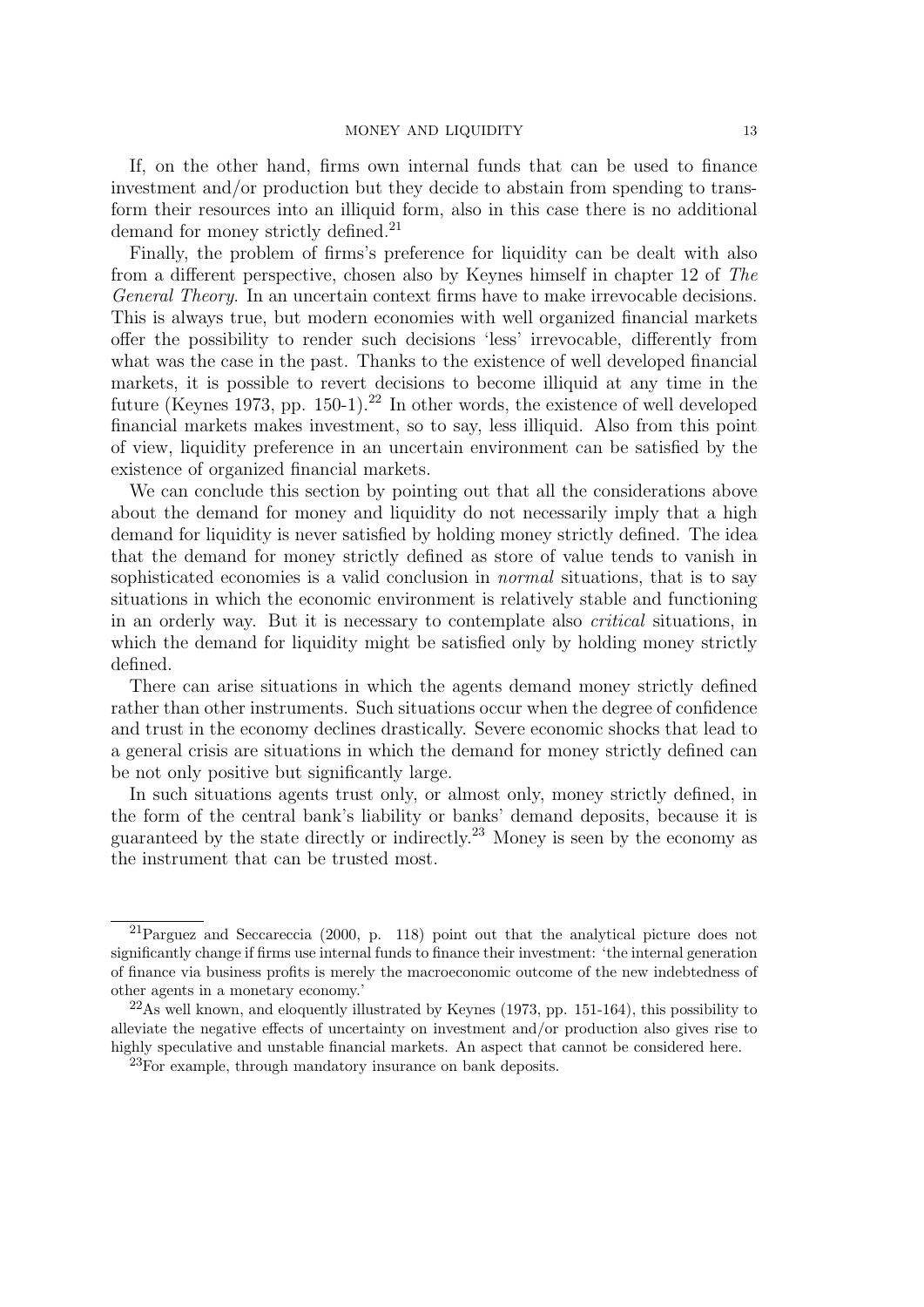Moreover, the crisis affecting an economy can be so severe that not even the national money is trusted by agents, who thus switch to an alternative one. Phenomena of hyperinflation and/or social and economic turmoil, that lead to the adoption of a foreign currency as the economy's means of payment and unit of account (e.g. cases of dollarisation) are obvious examples. Thus, in conclusion, the demand for money strictly defined as a store of value should be dealt with by distinguishing between two states of the economy: tranquil and disturbed states.

# 7. Conclusion

Many Keynesians and Post Keynesians emphasise the function of money as store of value, which they regard as crucial in economies characterized by uncertainty. Important economists such as Hicks and Kaldor, instead, have pointed out the importance of money as standard of value and means of payment. For Hicks, the money's functions of standard and means of payment are strictly connected to one another. A certain instrument can be means of payment and allow the final settlement of contracts because it is also the economy's standard of value. Kaldor argues that money 'rules the roost' not because of some special properties but because it is the economy's standard of value.

At the same time, both Hicks and Kaldor hold that the role of store of value can be played also by other assets. The instrument that plays the two fundamental roles of standard and means of payment, denoted as money strictly defined, generally is not demanded by agents to defend themselves from uncertainty. In modern economies with well developed financial markets, there exist other instruments that normally are as safe and liquid as money. Only in some critical situations, can the demand for liquidity reduce to demand for money strictly defined.

It might seem, however, that the difference between Keynes's and other views of money is less significant than it appears. For Keynes, money is a 'vague' notion, in the sense that we can define money differently according to the analytical needs. Given a set of assets of varying liquidity, the subset of highly liquid assets can have different dimensions. In this context, therefore, to say, for example, that speculators demand money does not necessarily mean that they hold cash or demand deposits with banks  $(M_1)$ .

In our opinion, such a reconciliation is more apparent than real. The assets contained in the 'liquid subset' do not have all the same attributes. Not all the liquid assets function as standard of value and means of payment. To put under the same cover both money strictly defined and highly liquid assets is not only 'vague' but also potentially misleading when dealing with uncertainty and liquidity preference. As we saw, a high liquidity preference can determine a decline rather than an increase in the demand for money strictly defined.

The way out, then, is to abandon definitely the idea that the agents' demand for liquidity is generally satisfied by money strictly defined. In this way, the analysis of money can concentrate on its fundamental roles in the process of production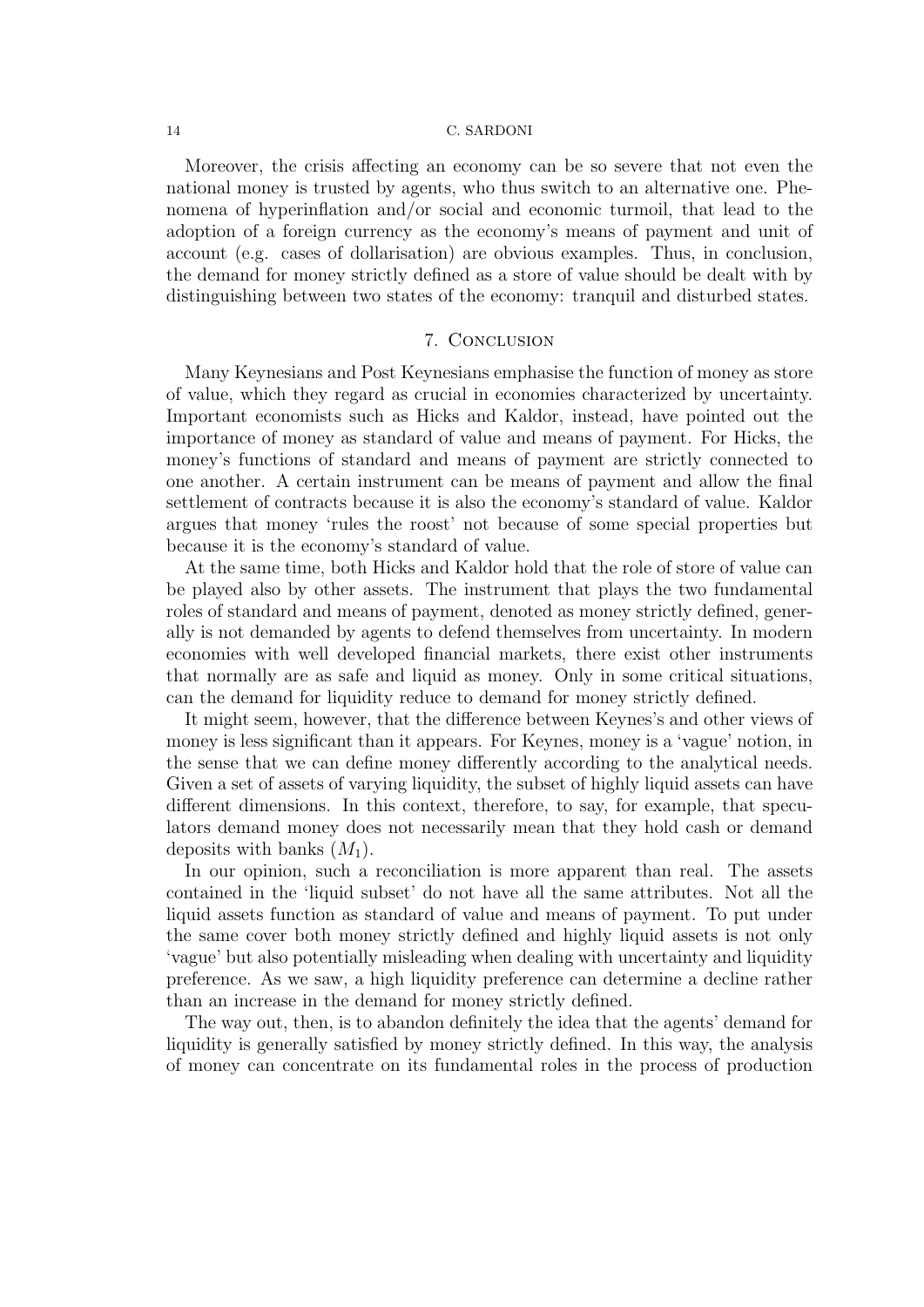and circulation of goods, while the analysis of decision-making in an uncertain context can be carried out at a different level by adopting a more general notion of liquidity preference as a defence from uncertainty.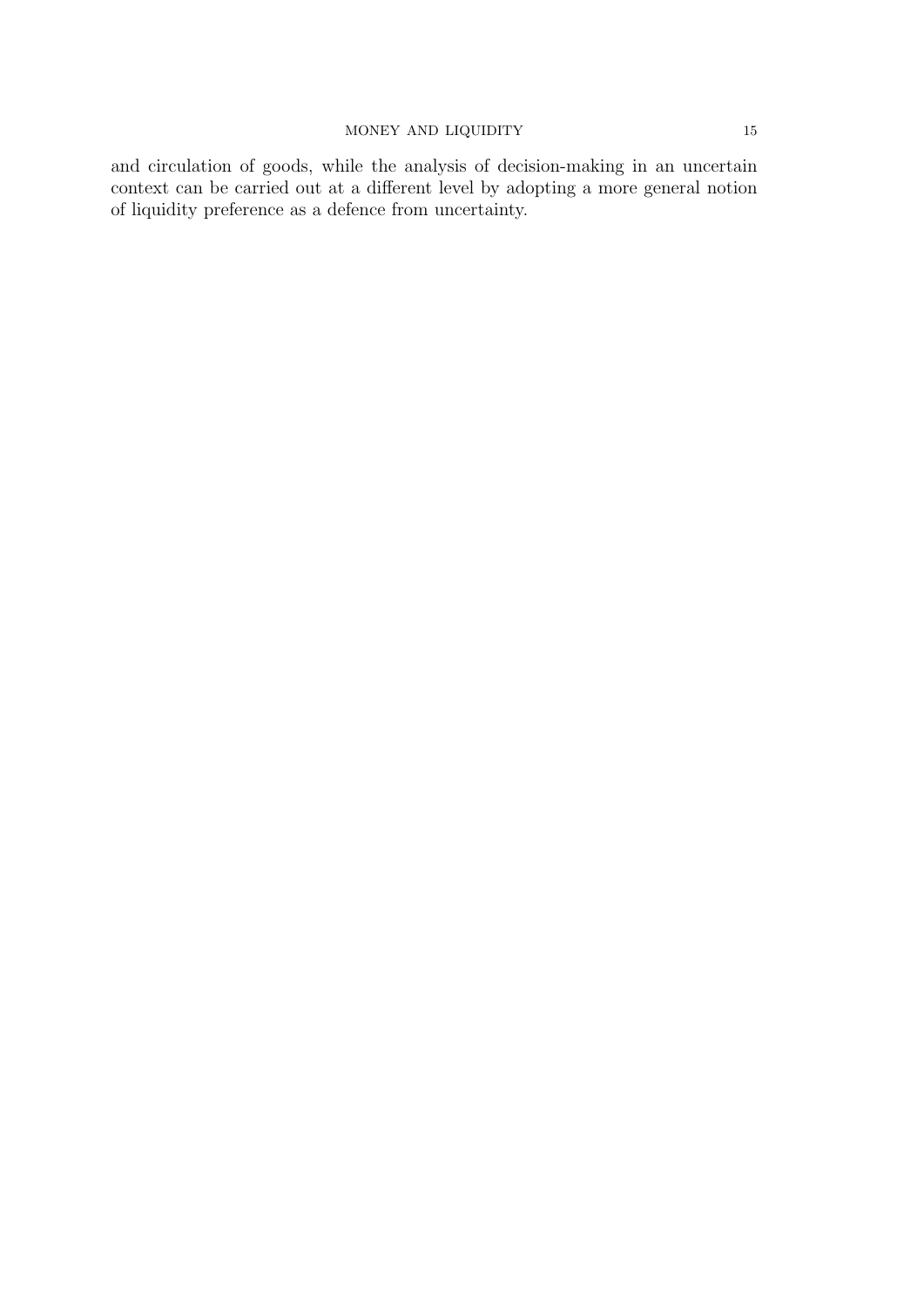#### **REFERENCES**

- Blanchard, O. J. and Fischer, S.: 1989, Lectures on Macroeconomics, MIT Press, Cambridge Ma.
- Chang, W., Hamberg, D. and Hirata, J.: 1983, Liquidity preference as behavior toward risk is a demand for short-term securities – not money, American Economic Review 73(3), 420–7.
- Friedman, B.: 1999, The future of monetary policy: The central bank as an army with only a signal corps?, *International Finance*  $2(3)$ , 321–338.
- Friedman, B.: 2000, Decoupling at the margin: The threat to monetary policy from the electronic revolution in banking, International Finance 3(2), 261–272.
- Goodhart, C. A. E.: 1989, Money, Information and Uncertainty, 2nd edn, Macmillan, London.
- Handa, J.: 2000, Monetary Economics, Routledge, London and New York.
- Hicks, J.: 1939, Value and Capital. An Inquiry into some Fundamental Principles of Economic Theory, Oxford University Press, Oxford.
- Hicks, J.: 1967, Critical Essays in Monetary Theory, Clarendon Press, Oxford.
- Hicks, J.: 1989, A Market Theory of Money, Clarendon Press, Oxford.
- Holmström, B. and Tirole, J.: 2011, *Inside and outside liquidity*, MIT Press, Cambridge.
- Kaldor, N.: 1960a, Essays on Economic Stability and Growth, Vol. 1 of Collected Economic Essays by Nicholas Kaldor, first edn, Duckworth, London.
- Kaldor, N.: 1960b, Keynes' theory of the own-rates of interest, *Essays on Economic* Stability and Growth. Collected Economic Essays by Nicholas Kaldor, first edn, Vol. 1, Duckworth, London, pp. 59–74.
- Kaldor, N.: 1960c, Speculation and economic stability, *Essays on Economic Stabil*ity and Growth. Collected Economic Essays by Nicholas Kaldor, first edn, Vol. 1 of Collected Economic Essays, London: Duckworth, pp. 17–58.
- Kaldor, N.: 1989, Origins of the new monetarism, Further Essays on Economic Theory and Policy. Collected Economic Essays by Nicholas Kaldor, Vol. 9, Holmes & Meyer, New York, pp. 160–177.
- Keynes, J. M.: 1937, The general theory of employment, Quarterly Journal of *Economics* **51** $(2)$ , **209** $-23$ .
- Keynes, J. M.: 1971, A Treatise on Money. The Pure Theory of Money, Vol. 5 of The Collected Writings of John Maynard Keynes, Macmillan, London.
- Keynes, J. M.: 1973, The General Theory of Employment Interest and Money, Vol. 7 of The Collected Writings of John Maynard Keynes, London: Macmillan.
- McLeay, M., Radia, A. and Thomas, R.: 2014, Money creation in the modern economy, Bank of England Quarterly Bulletin  $54(1)$ , 14–27.
- Parguez, A. and Seccareccia, M.: 2000, A credit theory of money: the monetary circuit approach, in J. Smithin (ed.), What is Money?, Routledge, London and New York, pp. 101–123.